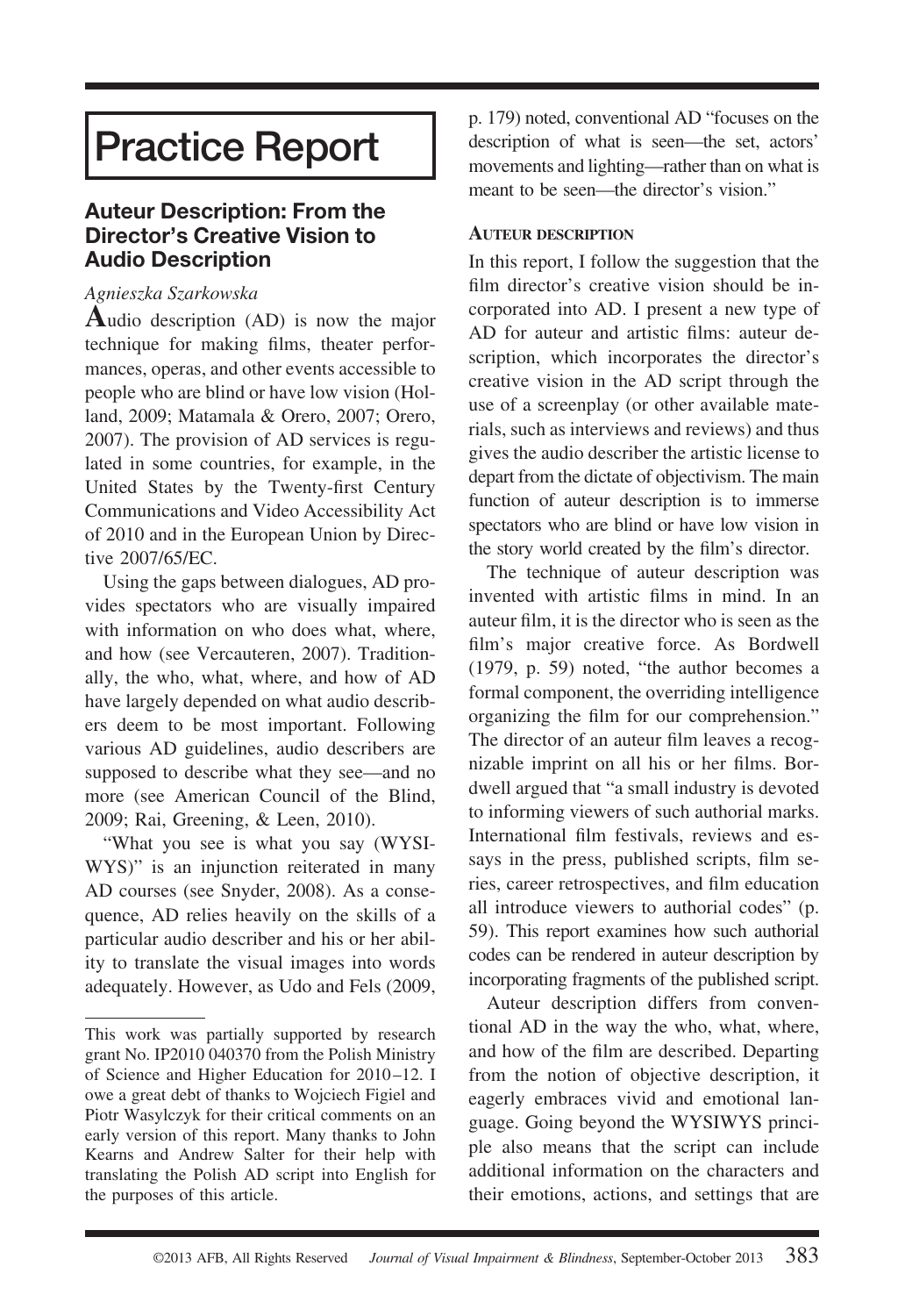not necessarily visible on the screen, but are important from the point of view of the director and, as such, are included in the screenplay. This technique is presented using the example of auteur description for the Spanish film *Volver* (2006), directed by Pedro Almodóvar, which had AD for Polish viewers.

The idea of incorporating the director's vision in the AD script is not new. It was previously explored by Fels, Udo, Ting, Diamond, and Diamond (2005) and Udo and Fels (2009), who stated that "it is important to respect the intentions and decisions made by the creative team to create a production that is true to the director's initial vision" (Udo & Fels, 2009, p. 182). Although it is much easier for audio describers to cooperate directly with directors from the same country, as was the case with Udo and Fels (2009), it is much more difficult with foreign films, especially those by world-famous directors. In consequence, other ways of adhering to the creators' vision need to be devised. One of them is resorting to the screenplay. Auteur AD, however, is not about simply copying the descriptions from the screenplay. The director's screenplay serves only as a reference and justification for creating credible AD in crucial scenes and, as such, should be used sparingly and be fully credited.

What follows is a presentation of auteur description of *Volver*, a Spanish-language production translated into Polish. I created the auteur description script on the basis of the original screenplay written by Pedro Almodóvar (2006) and published in Polish as a book. In this report, all quotations from the auteur description are indented.

# *Describing characters*

In contrast to most conventionally described films, the auteur description of *Volver* opens with a short audio introduction, read over the opening credits, presenting the main character, Raimunda, played by Penélope Cruz, whose performance as Raimunda was widely

acclaimed by film critics, who praised her "lush sensuality" (Kinder, 2007, p. 9) and called her "absolutely spectacular" (Marcantonio, 2006, p. 79). In the screenplay, Almodóvar described her as follows:

Raimunda, of an astounding and racial beauty, is firmly grounded by her luscious rounded bottom and her bosom, which one can hardly take one's eyes off. Uncompromising, resolute, exuberant, courageous, and fragile at the same time.

This vivid description of both her looks and character traits was used in the AD script.

Another character who is introduced in the exposition phase of the film is Paco, Raimunda's husband, who "embodies all the worst features of machismo" (Marcantonio, 2006, p. 78). The first time Paco appears in the film he is "unshaved," "sprawled on the sofa," and is "watching a football game on TV while sipping on a beer." This description points to another difference between conventional AD and auteur description: While the former would use unmarked register and neutral vocabulary ("lying on the sofa, drinking some beer"), the latter consciously uses marked words ("sprawled on the sofa, sipping on a beer"), adding to the character's negative portrayal.

*Volver* abounds in colorful details that add flavor to the story. One of them is the character of Regina, Raimunda's Cuban neighbor, an illegal immigrant and a "hefty hooker" (Kinder, 2007, p. 7). The first time Regina appears in the film, she wears a miniskirt and a tacky low-cut, close-fitting, leopard-print blouse, exposing her ample bosom. While in conventional AD, released on DVD in the United Kingdom, it is only said: "A woman, Regina, stops nearby," the auteur description adds a comic touch to the character by humorously describing her clothes: "Regina, a plump Cuban neighbor, with clothes so tight one wonders how she can breathe, comes out."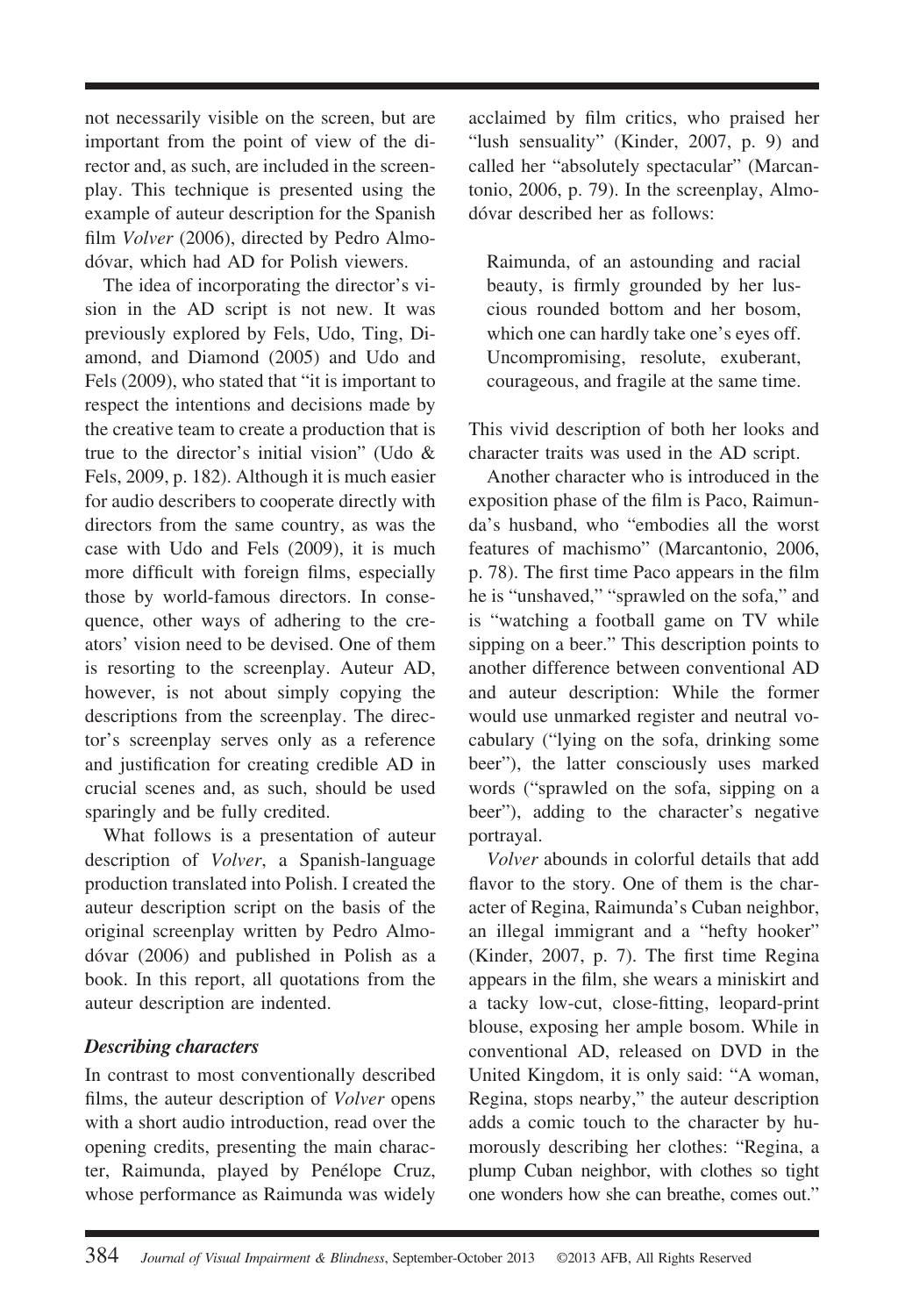#### *Describing actions*

The question of what the characters do is usually linked with who they are and how they do things. There is an important scene in the film, a harbinger of the disaster that is to occur, featuring Paco going to the bathroom while pulling his zipper down and taking a peek at Paula, Raimunda's daughter, through the door of her room, which is ajar. In the auteur description, this scene is described as follows:

Paco goes to the bathroom to take a piss. He is the kind of man that pulls the zipper down on his way to the bathroom, way before he gets there, as if to save some time. He walks by the half-opened door of Paula's tiny room. The girl, who is putting her pajamas on, is half naked. As if she could feel someone is watching her, she turns around and covers up.

By labeling Paco the "kind of man that pulls the zipper down on his way to the bathroom," auteur description not only presents the viewers with Almodóvar's vision of this character, but provides them with an important indicator of the looming tragedy. It also explicitly attributes intentions to some of the characters' actions, which gives the auteur description a more narratological—rather than merely descriptive— character (for more on the narratological approach to AD, see Kruger, 2010).

# *Describing places*

Auteur description also differs from conventional AD in the presentation of settings. Raimunda and her family live in a workingclass neighborhood on the outskirts of Madrid. This description is rendered in auteur description as *"*Evening. They get to the street where Raimunda lives. It seems as if the neighborhood and the city would end here." The same scene is described in conventional AD as "Nighttime. . . . The car pulls up outside an apartment building." In contrast to conventional AD, the phrasing used in auteur description situates the action— both geographically and metaphorically—in the main character's world.

# *Describing emotions*

One of the most controversial aspects of AD is how to describe emotions. AD standards recommend that audio describers do not spoon-feed information that can be inferred from dialogue to the audience who is visually impaired, but instead allow them to interpret characters' emotions themselves (American Council of the Blind, 2009; Szymańska  $\&$ Strzymiński, 2010). Some facial expressions, however, may be quite difficult to label. Indicating in objective detail the exact movement of particular facial muscles may leave the audience puzzled as to what exactly is being shown. To some viewers, particularly those who are congenitally blind, the descriptions indicating someone raising his or her eyebrows or opening his or her mouth may not be directly understandable as an indication of surprise. In auteur description, emotions and facial expressions are often named explicitly: "Paula's eyes *glimmer with panic*"; "*feeling horny*, Paco kisses Raimunda"; "Raimunda steps back *in horror*"; "Raimunda, *seized with terror*, embraces Paula"; "Raimunda kneels down and turns the corpse around. She takes a look at his crotch*. Her facial expression tells us his penis must still be out."*

# *Describing visual metaphors*

Artistic cinema pays close attention to film language. There is one scene in *Volver* featuring "the exquisite shot of Raimunda sopping up Paco's bright red blood with lacy white paper towels" (Kinder, 2007, p. 7). In the scene, Raimunda takes out rolls of paper towels and places them directly on the pool of blood. Conventional AD describes the scene as follows: "Raimunda takes out two kitchen rolls from the cupboard. She places one paper towel over a pool of blood, which is slowly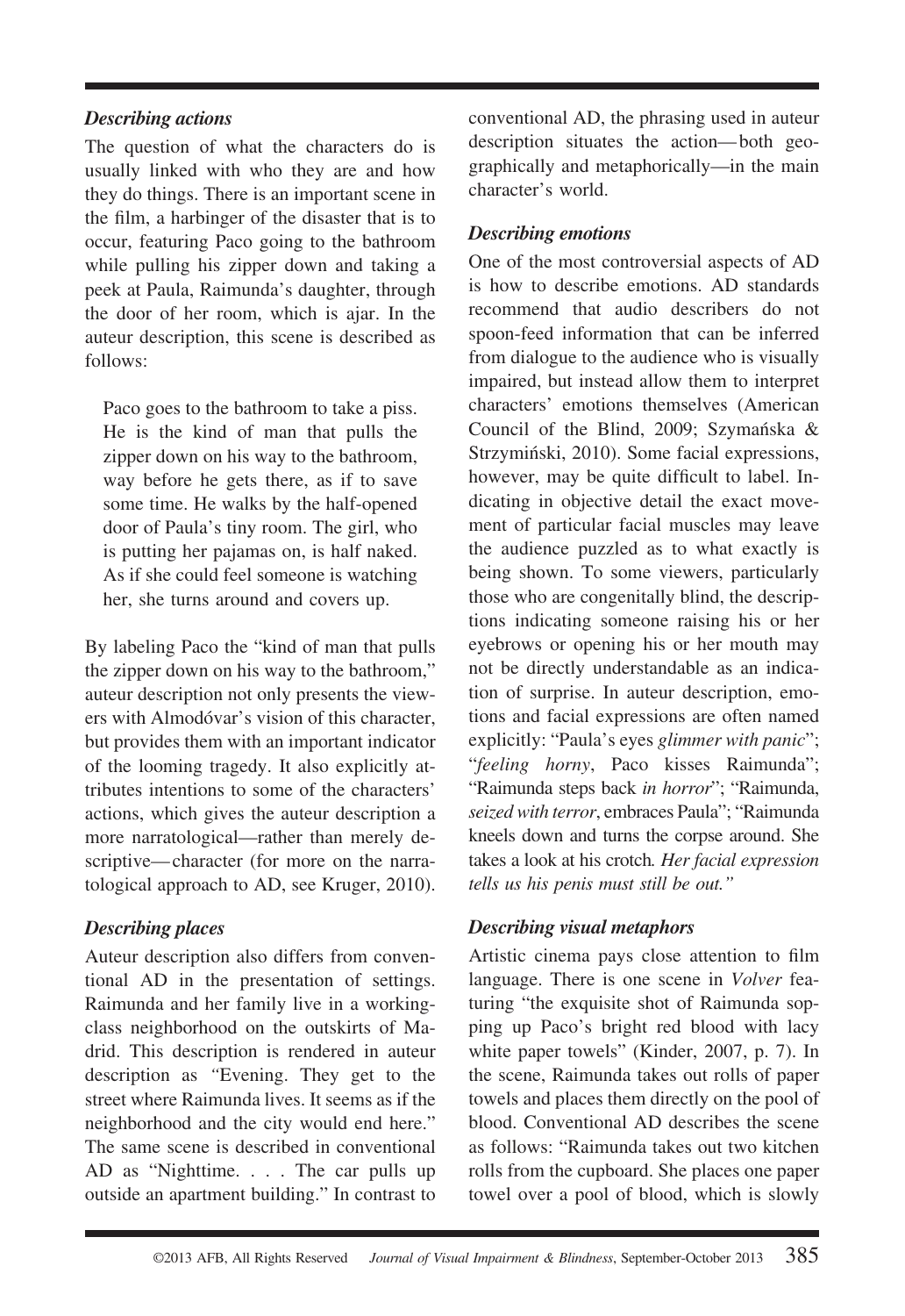sucked into the tissue." In auteur description, an effort was made to render the visual quality of the image by metaphorically comparing the rolls of paper towels to embroidery. The visual effect of the shot was further intensified by the juxtaposition of contrasting colors of white paper, crimson blood, and dark embroidery:

Raimunda opens one of the top kitchen cupboards. She takes out a pack of four big kitchen-paper rolls. She opens one up, unrolls it, and starts cleaning the blood. The white paper soaks in crimson, forming a sort of dark embroidery.

Such visual effects are important for this film, as Bradshaw (2006) pointed out: "In its vividness and intense, almost neurotic sensitivity to color, particularly the color red, it [i.e., *Volver*] also looks like a Hitchcock thriller."

#### **CONCLUSION**

In this report, a new type of AD—auteur description— has been advocated and exemplified as a solution to describe artistic films for people with visual impairments. The report presented here explored the plausibility of incorporating the director's creative vision into the AD script by drawing on a screenplay. An important question that needs to be addressed is copyright; in this project, fragments of Almodóvar's script were quoted in accordance with the fair-use principle and were fully credited. The use of the screenplay did not affect the duration of the process of writing the AD script.

The auteur description was tested among a convenience sample of viewers at an informal screening at the Polish Association of the Blind in Warsaw, where many people expressed their favorable opinions of auteur description, claiming that the juicy and vivid descriptions gave the film a more entertaining character and enabled them to gain a better understanding of the motivations of the characters and to follow the plot.

Further research on auteur description could address whether other films render themselves to this type of description and whether people who are blind or have low vision would like to see more films with such AD. Audio describers and providers of AD may consider using auteur description as an alternative to conventional description when providing AD for auteur cinema.

# **REFERENCES**

- Almodóvar, P. (2006). *Volver*. Translated from Spanish by Marzena Chrobak. Kraków: Wydawnictwo Znak.
- American Council of the Blind. (2009). Audio description standards. Retrieved from www. acb.org/adp/docs/ADP\_Standards.doc
- Bordwell, D. (1979). Art cinema as a mode of film practice. *Film Criticism, 4, 56-64.*
- Bradshaw, P. (2006, August 24). Volver. *The Guardian*. Retrieved from http://www. guardian.co.uk/film/2006/aug/25/drama. pedroalmodovar
- Directive 2007/65/EC of the European Parliament and of the Council of 11 December 2007 amending Council Directive 89/552/ EEC on the coordination of certain provisions laid down by law, regulation or administrative action in member states concerning the pursuit of television broadcasting activities. *Official Journal of the European Union*, L 332/27, 18.12.2007.
- Fels, D., Udo, J. P., Ting, P., Diamond, J. E., & Diamond, J. I. (2005). *Odd Job Jack* described—A first person narrative approach to described video. *Journal of Universal Access in the Information Society, 5,* 73– 81.
- Holland, A. (2009). Audio description in the theatre and the visual arts: Images into words. In J. Díaz Cintas & G. Anderman (Eds.), *Audiovisual translation. language transfer on screen* (170 –185). Basingstoke, England: Palgrave Macmillan,.
- Kinder, M. (2007). Volver. *Film Quarterly, 60,* 4 –9.
- Kruger, J.-L. (2010). Audio narration: Renarrativising film. *Perspectives, 18*, 231–249.
- Marcantonio, C. (2006). Volver. *Cineaste*, 77–79.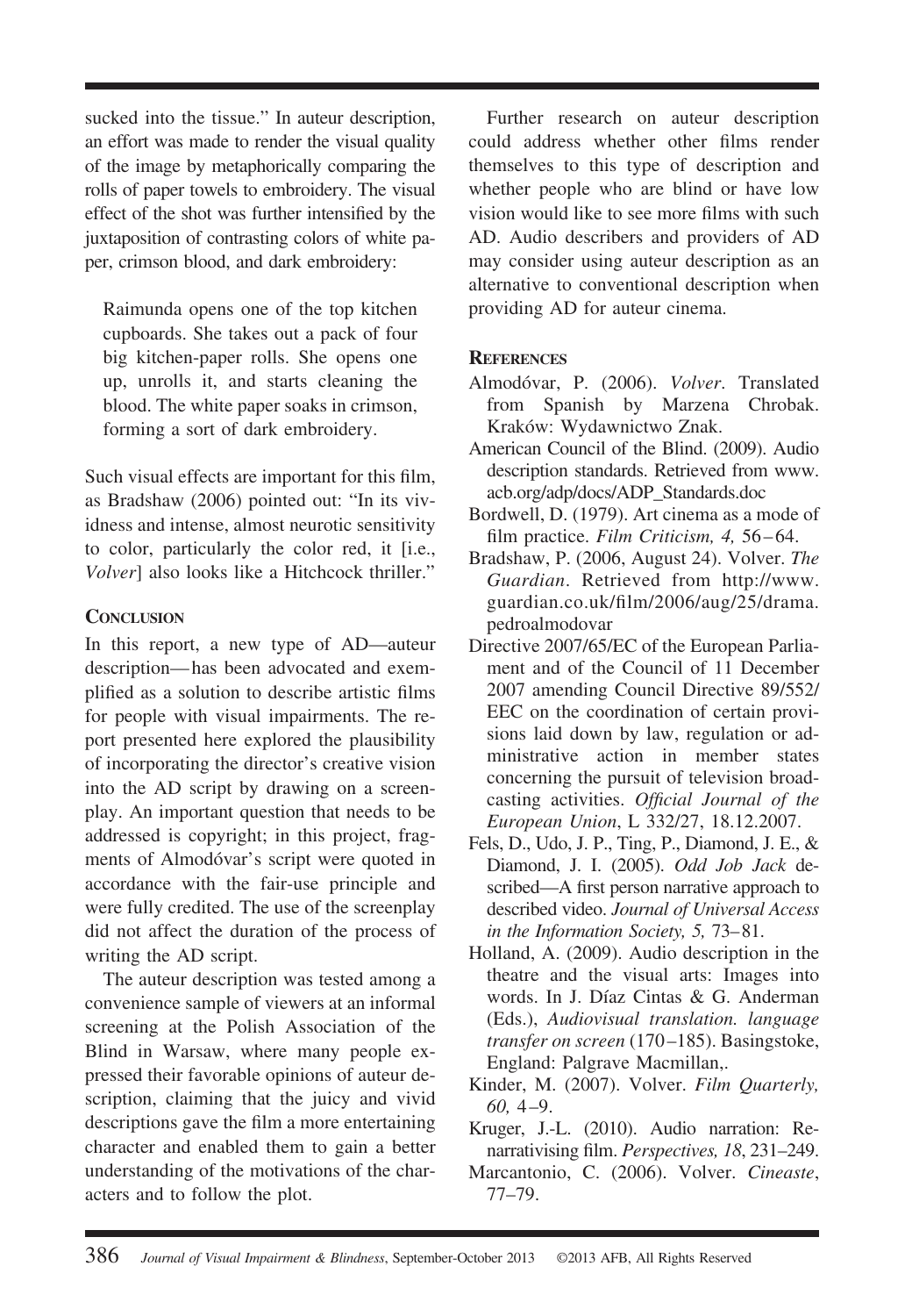- Matamala, A., & Orero, P. (2007). Accessible opera in Catalan: Opera for all. In J. Díaz Cintas, P. Orero, & A. Remael (Eds.), *Media for all: Subtitling for the deaf, audio description and sign language* (201–214). Amsterdam and New York: Rodopi.
- Orero, P. (2007). Sampling audio description in Europe. In J. Díaz Cintas, P. Orero, & A. Remael (Eds.), *Media for All: Subtitling for the deaf, audio description and sign language* (pp. 111–125). Amsterdam and New York: Rodopi.
- Rai, S., Greening, J., & Leen, P. (2010). *A comparative study of audio description guidelines prevalent in different countries.* Retrieved from http://www.rnib.org.uk/ professionals/Documents/International\_AD\_ Standards\_comparative%20study\_2010.doc
- Snyder, J. (2008). Audio description: The visual made verbal. In J. Díaz Cintas (Ed.), *The didactics of audiovisual translation* (pp. 191–198). Amsterdam and Philadelphia: John Benjamins.
- Szymańska, B., & Strzymiński, T. (2010). Audiodeskrypcja. Obraz słowem malowany. Standardy tworzenia audiodeskrypcji do produkcji audiowizualnych [Audio description. Images painted with words. Standards for creating audio description to audiovisual productions]. Białystok: Fundacja Audiodeskrypcja. Retrieved from http://avt.ils.uw.edu.pl/files/2010/ 12/AD\_standardy\_tworzenia.pdf
- Twenty-first Century Communications and Video Accessibility Act of 2010, Pub. L. No. 111-260.
- Udo, J. P., & Fels, D. (2009) ."Suit the action to the word, the word to the action": An unconventional approach to describing Shakespeare's *Hamlet*. *Journal of Visual Impairment & Blindness, 103,* 178 –183.
- Vercauteren, G. (2007). Towards a European guideline for audio description. In J. Díaz Cintas, P. Orero, & A. Remael (Eds.) *Media for all: Subtitling for the deaf, audio description and sign language* (pp. 139 – 149). Amsterdam and New York: Rodopi.

# **How to Contact** *JVIB*

# **SUBMIT**

To submit an article, Research Report, or Practice Report for peer review, e-mail it to Dr. Diane P. Wormsley, editor in chief, *JVIB:* < jvib@nccu.edu>. Inquiries should be sent to:  $\leq$  jvibeditor@afb.net >.

# **CONTRIBUTE**

To offer information on a program, conference, product, or promotion for possible publication in From the Field, News, or Calendar, contact: Rebecca Burrichter, senior editor, AFB Press, 2 Penn Plaza, Suite 1102, New York, NY 10121; fax: 917-210-3979; e-mail:  $\leq$ rebeccab@ afb.net $\geq$ .

# **ADVERTISE**

To advertise in *JVIB* or to receive information on advertisement rates, contact: Anne Durham, sales and marketing manager, American Foundation for the Blind, Huntington, West Virginia; e-mail:  $\leq$ adurham@ afb.net $>$ .

# **SUBSCRIBE**

To subscribe to *JVIB,* contact: AFB Press Customer Service, 1000 Fifth Avenue, Suite 350, Huntington, WV  $25701$ ; e-mail:  $\leq$ jvib@afb.net>; web site: <www.afb.org/store>.

# **SEARCH**

To find *JVIB,* on the web, visit:<www.afb.org/jvib>.

*Agnieszka Szarkowska, Ph.D., assistant professor, Institute of Applied Linguistics, University of Warsaw. ul. Dobra 55, 00-312 Warsaw, Poland; e-mail: a.szarkowska@uw.edu.pl*-*.*